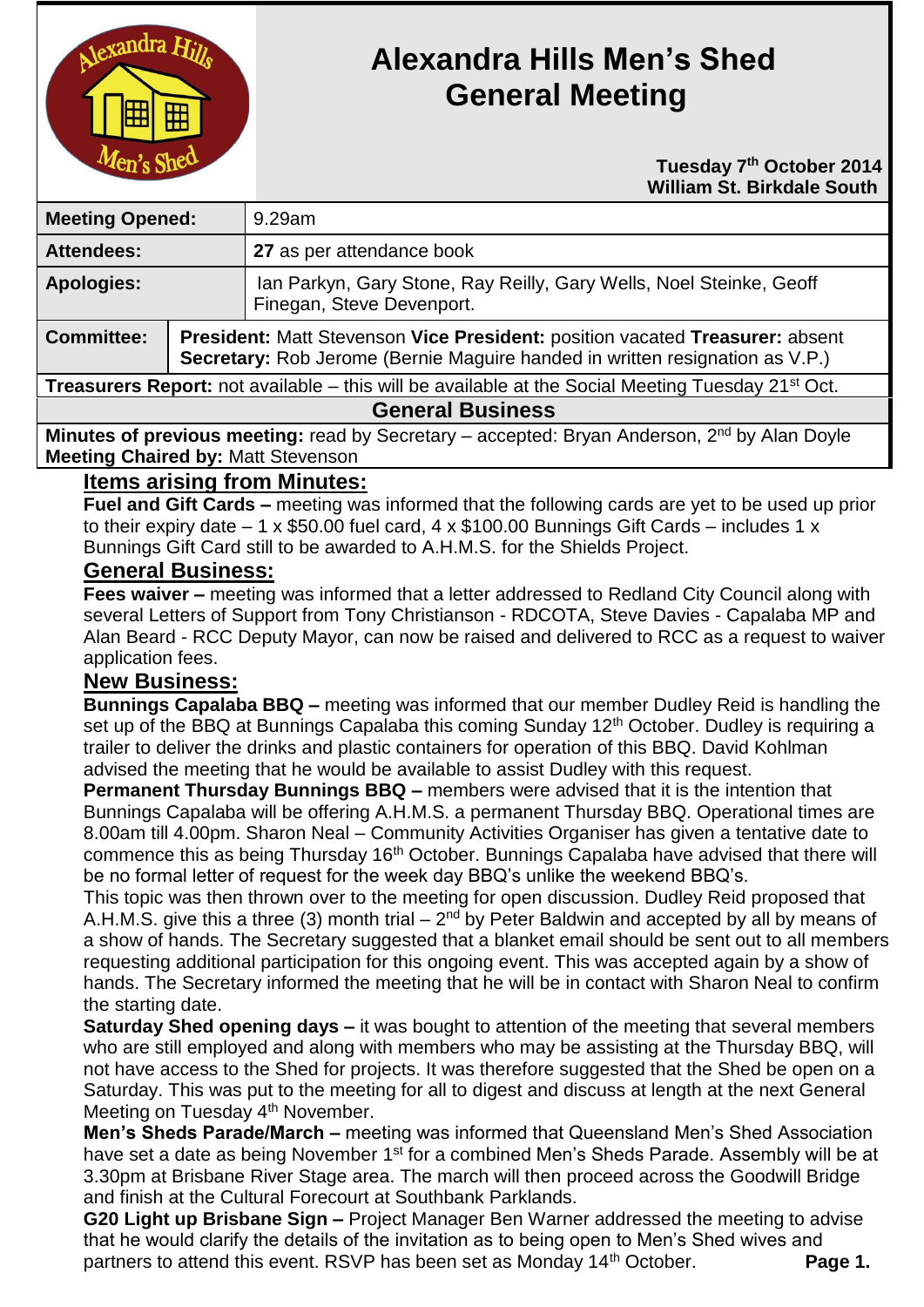#### **CONTINUED…………….New Business: Page 2.**

**Garden Bench –** meeting was informed that a request via email was received from a lady called Catriona Malcolm requesting A.H.M.S. build a garden bench similar to the previous project. John Earle requested to be the Project Manager for this – all agreed on this. Contact details were then handed to John.

**Harvey Norman –** meeting was informed of the paid Santa jobs being offered by this company for the not far off Christmas period – this position requires that applicants must have a current Blue Card. Any members wanting further information should contact Matt Stevenson.

**Garage Sale –** meeting was informed that a date for a Garage Sale be decided upon. The general consensus was that Saturday 22<sup>nd</sup> November would be that date. Shed member Alan Perkins, also from the Redland 4WD Club, advised that his Club who had been previously invited by A.H.M.S. were keen to sell their goods alongside A.H.M.S. making the day a joint effort. John Siviour and Bernie Maguire informed the meeting that they would be the co-ordinators for this event.

**Electricians Quote** – meeting was informed of the quote for the electrical work as required for our new dedicated Workshop of \$3,180.00. It was then suggested that A.H.M.S. should get a second quote so as to compare the two (2). Our member Joe Kostowski offered to get a quote from his son who is a licensed electrician. All present agreed to this.

## **Open Forum**

**Security Issue –** Bernie Maguire address the meeting to advise that he had arrived at the Shed early on two (2) occasions to find it unlocked and windows left open.

**Plywood Panels –** Lou Wolf informed the meeting that Terry Townsend has all the panels for the inside lining of the New Shed.

#### **6 Points to ponder by Lou Wolf:**

- 1. BBQ's recommendations:
	- (a) provide handout information about A.H.M.S. leaflets/Business Cards etc.
	- (b) set up crew to place that days roster on inside of cash box
	- (c) laminated display of BBQ volunteers phone numbers on inside of cash box
	- (d) colour highlight A.H.M.S. set up member who has keys for shed should extra supplies be needed
- 2. Website Registration Domain Name \$39 for two (2) years should we renew? Response was positive – Lou authorised to initiate payment.
- 3. Website content ; irrespective of who is in charge, content needs to be supplied. Ira Warner's company, Clique Consultants, is willing to support the AHMS on either a "on demand basis" or a "once a month" update of the website. Either way the AHMS needs to provide the content. Lou is happy to be web editor and needs input (content) from web reporters. At any rate, Lou will be travelling extensively next year and will not be able to support the web site for approximately three months while in the US.
- 4. Lou proposed that part of the \$10,000 equipment grant, a dust extractor unit be purchased in order to fit out the new workshop.
- 5. AMSA Grant Application closes on 24<sup>th</sup> October. There are three categories; equipment, building and maintenance, and training and programmes. Question to the management committee was to seek guidance as to an appropriate direction for the grant request, suggesting insulation of social hall and/or upgrade to 3 phase power as possibilities. No clear direction provided
- 6. Redlands Grants Foundation application closes  $30<sup>th</sup>$  November. This is the initial grant offering for this organisation with a maximum amount of \$10,000. Other organisations that offer grant applications are ENERGEX, Coles, Mitre 10, and ORIGIN. Redland City Council will open applications again in February 2015. Red Tape Busters was mentioned by the committee. Lou responded that he had contacted RTB and was advised that AHMS would be responsible for finding the eligible and applicable grants and responsible for obtaining the necessary quotes. RTB gets a percentage of successful submissions for doing the application which is the easy part.